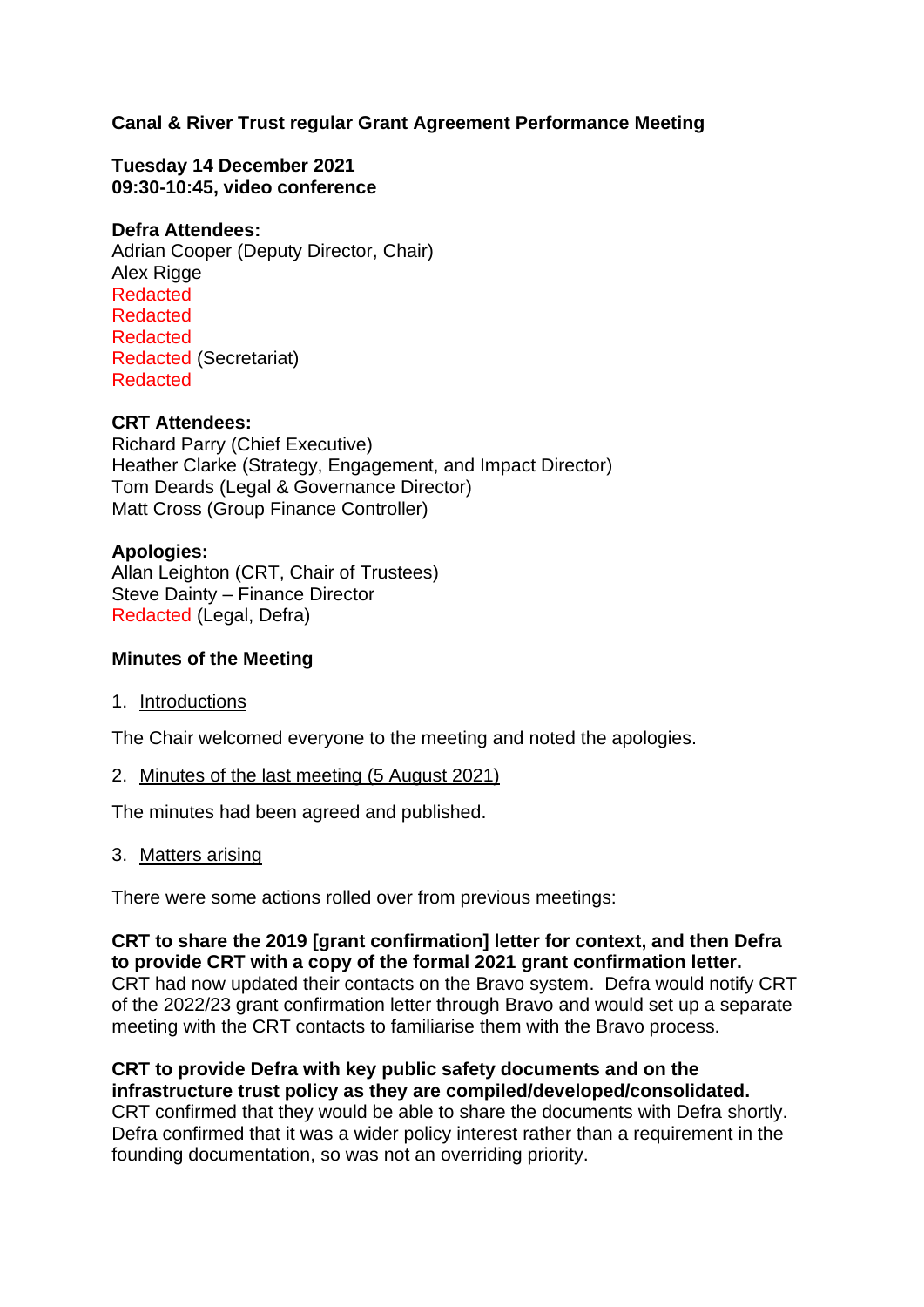# **CRT to include a Chief Executive update for the next meeting, and to include the most recent Council update report as an annex for information on the wider operational context.**

Action completed.

**CRT and Defra to arrange a meeting in May to discuss financial reporting.** Action completed (meeting held in November).

## **CRT to provide Defra with a clarification of the risk register weightings system and categories.**

CRT confirmed that the risk register being developed and would be shared with Defra at the final quarter meeting in April 2022.

# **CRT asked whether the correct redactions had been applied to the minutes of the previous meeting.**

Action completed.

## **Defra to confirm the conditional payment in a letter to CRT.**

Action completed - letter sent by Defra on 17 September. CRT would check it had been received, and if not then Defra would resend it.

## **CRT to provide Defra with outline breakdown of reported injuries and nearmisses, and Defra to confirm the requirement as part of the Grant Agreement Performance meetings.**

It was agreed that the item would be taken under Any Other Business (below).

# **CRT to provide Defra with a copy of their proposals to Lord Agnew's Access to the Outdoors Commission with Defra.**

CRT confirmed that only a verbal proposal had been made to the Commission.

## 4. Chief Executive's update

CRT noted that the CEO's report had been revised to better reflect the requirements set out in the Grant Agreement document, and with prior agreement of Defra also incorporating items 5-9 of Schedule 6 (interim financial information) of the Agreement.

CRT noted that aside from the ongoing Grant Review, the main challenge that CRT was addressing was gearing up capacity to deliver the programme of major infrastructure works. A tendering process was underway to commission two main contracts for complex priority works (north and south), with other framework contracts let for non-complex works to broaden CRT's range of available contractors. The process was expected to be completed by summer 2022. A new Chief Infrastructure & Programmes Officer had been appointed to lead CRT's work in this area following redacted's retirement in the summer.

In common with wider skills and labour shortages, the CRT was facing some resourcing challenges, particularly in the recruitment of specialist engineers and some other key technical roles. There was also a short-term wider labour shortage.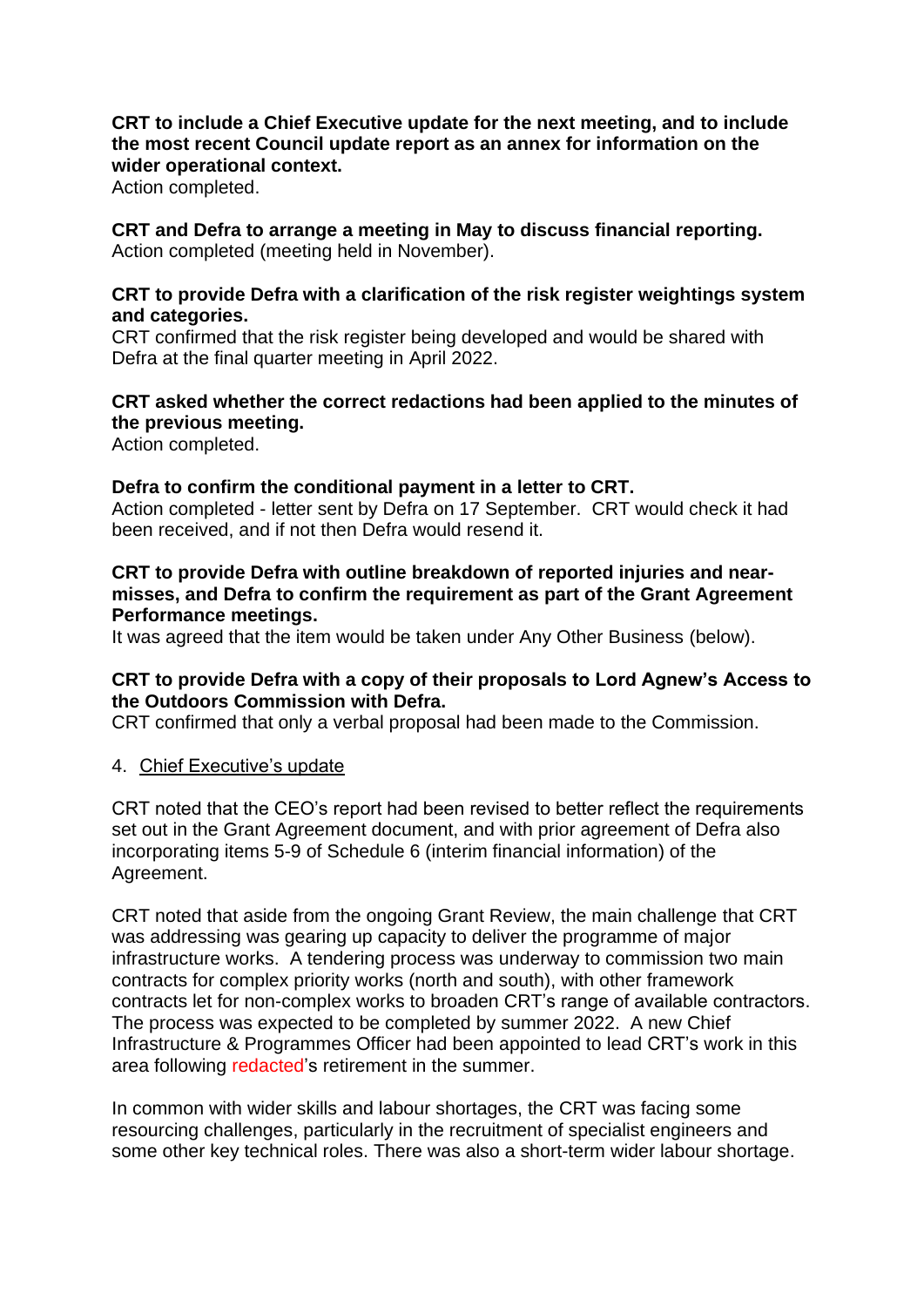Supply chain issues, and Covid absences were all affecting progress of the scheduled winter maintenance programme.

Reservoir works continued to be a high priority, though several were being hampered by often protracted processes in obtaining necessary planning consents from local authorities before they could be started.

There had been an increase in RIDDOR incidents, despite the considerable focus that CRT had placed on improving health and safety performance. A new post of Director of Health and Safety had been created, which would oversee that along with wider health and safety matters across the organisation and network.

Defra noted that the CEO's narrative update in the meeting was very helpful and could usefully form a template for written CEO update reports to the future Grant Agreement Performance meetings.

### **Action: CRT to provide written CEO Update reports to future Grant Agreement Performance meetings capturing key operational and organisational issues of concern, as per the above-recorded narrative update.**

Defra asked if there was a plan of recovery for delayed asset works. CRT explained that it was in the nature of the waterways asset programme that unexpected additional works could arise during the course of planned works, such as necessary below waterline wall repairs only being discovered when a lock or stretch of canal was drained, as well as emergency works due to extreme weather events which required CRT to adjust the planned programme.

CRT was working on establishing the capacity and capability to enable planned works to continue without being affected by emergency works if sufficient funding was available. The challenge was to deliver high-risk priority works, and especially reservoirs where there were statutory requirements to meet and delays due to problems obtaining necessary planning and other consents.

On reservoirs, specialist engineers were undertaking detailed quantified risk assessments (in line with the EA's RARS approach) across all of CRT's reservoirs, and that would generate a medium-term work programme at a cost of several millions of pounds. The prospects for decommissioning of some reservoirs that had little value to the wider waterway network was discussed, although it was noted that this would itself be costly, difficult, and could cause considerable public concern at losing the benefit of a local body of water, which often provided other benefits in terms of nature and recreation. Defra noted that Ministers were also interested in the situation around reservoirs more generally.

Defra suggested that such reservoir issues and associated costs could be brought out more strongly in the Grant Review future funding scenarios. It would be useful to understand as a diagram, the interaction and/or overlap across the various maintenance programmes: reservoirs, high-risk assets, principal assets, and priority works programmes.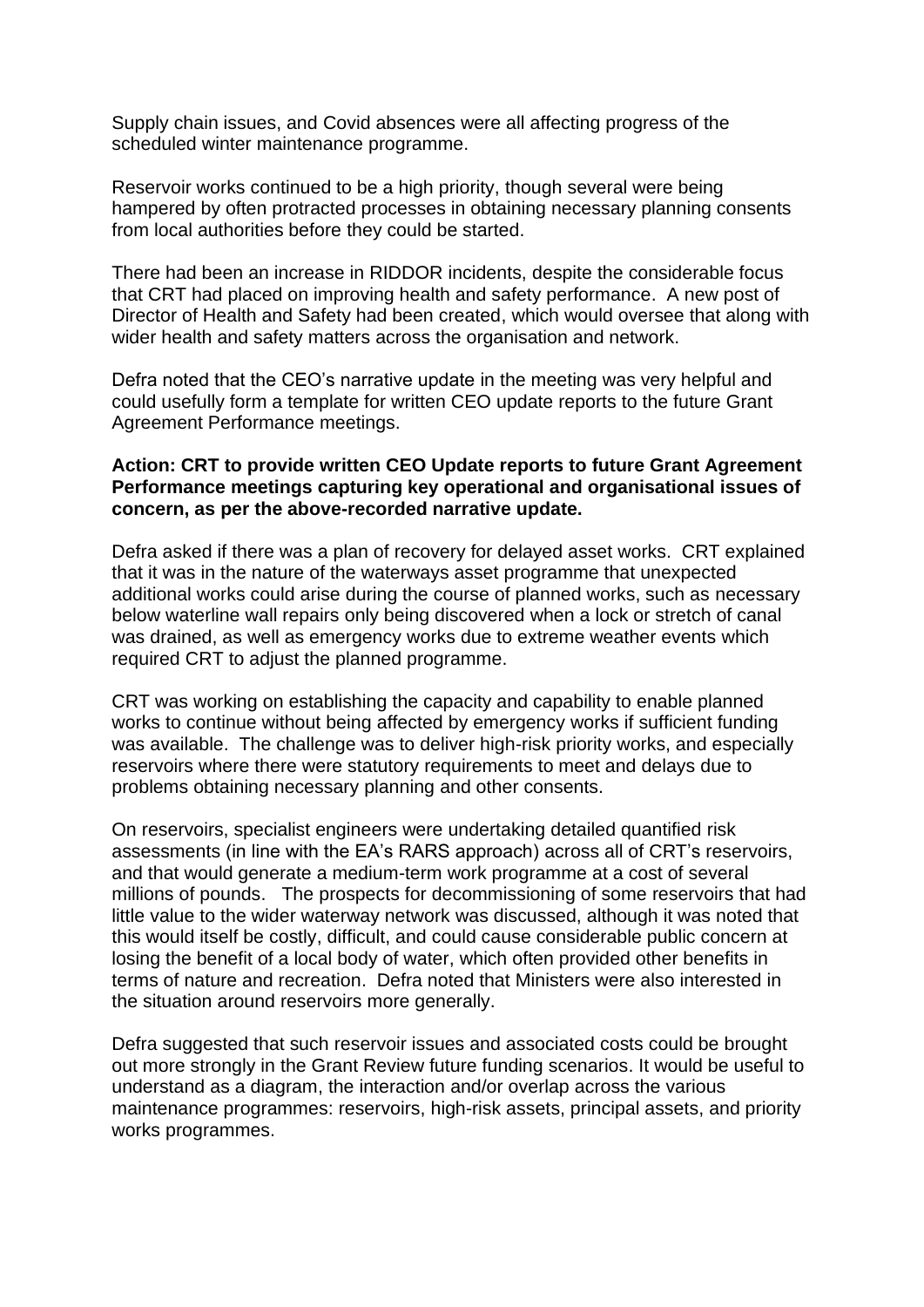In response to a question from Defra, CRT explained that the £160m of additional high-risk and reservoir works was additional to that expected within the overall principal asset works programme, the budget for which was being considerably stretched without further bespoke reservoir funding.

## **Action: CRT to provide an illustrated summary of the reservoir, high-risk asset, principal asset, and priority works programmes, drawing out definitions and costs for each.**

Finally, Defra asked when the next forecast Publication Data would be available. CRT said this information would start to be drawn together after the end of March 2022, normally for publication in the Annual Report and Accounts. Due to the more onerous audit requirements, publication of the Annual Report and Accounts would now be in September.

#### 5. Finance Director's report

CRT noted that, as with the CEO's report, the Finance Director's report had been revised to better reflect the requirements set out in the Grant Agreement document, and incorporated items 1-4 of Schedule 6 (interim financial information) of the Agreement. Defra and CRT were in correspondence regarding the format and content of the report for subsequent Grant Agreement Performance Meetings.

### **Action: CRT to revise the Finance Director's report for next Grant Agreement Performance meeting (April 2022) on the back of the discussion in the meeting.**

CRT explained that there were two main financial reporting positions – year-to-date and forecast year-end results. The current position was that income was on track, with costs being a little lower than forecasted, however that was expected to even up by year-end.

## Redacted

## **Action: CRT to provide redacted for the April 2022 Grant Agreement Performance meeting.**

Defra asked CRT for clarification on the 'B' numbers used to reference both the 3 year rolling business plan and individual financial years. CRT would endeavour in future to clarify these references.

## 6. Any Other Business

## *Grant amendment (to address negative deflator)*

Defra noted that the final version had been sent to CRT for signature. Defra and CRT agreed to discuss the matter further outside of the Grant Agreement Performance meeting.

*Reporting of injuries, etc.*